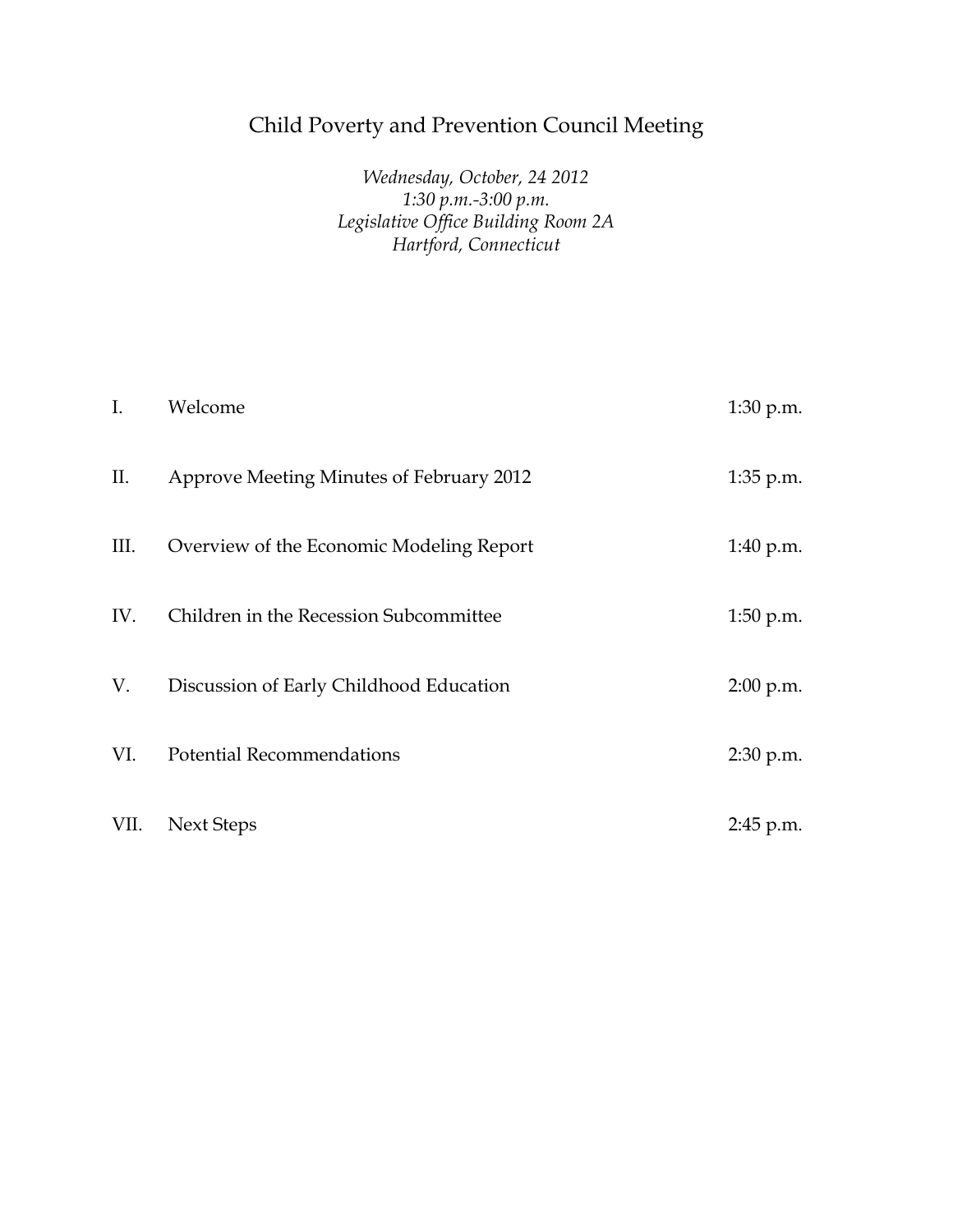## Meeting Summary

## Child Poverty and Prevention Council

Wednesday, February 22, 2012

**Members Present:** Anne Foley (Chair), Peter Palermino for Claudette Beaulieu (DSS), Cheryl Resha (SDE), Lindy Lee Gold (DECD), Kim Somaroo-Rodriguez for Brett Rayford (DCF), Renee Coleman-Mitchell (DPH), Carol Meredith (DMHAS), Gregg Cogswell (Senate Republicans), Rod O'Connor for Terrence Macy (DDS), Pat Kupec for Monica Rinaldi (DOC), Faith VosWinkel (OCA), and Elaine Zimmerman (COC).

**Members Absent:** Mary Mushinsky (House Democrats), Lile Gibbons (House Republicans), Dennis King (DOT), Mark Polzella (DOL), Robert Kennedy (Board of Regents-DHE), Laura Amenta (CTF), Christine Keller (Judicial Branch), and Robert Brothers (CHRO).

| Agenda Item                                           | <b>Action Taken</b>                                                                                                                                                                                                                                                                                                                                                                                                                                                                                                                                                                                                                                                                                                            |
|-------------------------------------------------------|--------------------------------------------------------------------------------------------------------------------------------------------------------------------------------------------------------------------------------------------------------------------------------------------------------------------------------------------------------------------------------------------------------------------------------------------------------------------------------------------------------------------------------------------------------------------------------------------------------------------------------------------------------------------------------------------------------------------------------|
| Welcome                                               | The meeting was convened at 1:35 p.m. by Anne Foley.<br>Members introduced themselves.                                                                                                                                                                                                                                                                                                                                                                                                                                                                                                                                                                                                                                         |
| <b>Approve Meeting Minutes</b><br>of January 11, 2012 | Peter Palermino moved approval of the January meeting<br>minutes and Greg Cogswell seconded the motion. The<br>motion was approved on a voice vote.                                                                                                                                                                                                                                                                                                                                                                                                                                                                                                                                                                            |
| <b>Council Progress Report</b><br>2011                | The Chair reviewed the Council's Progress Report for<br>2012. Council members offered the following revisions:<br>Change "TANF leavers" to people who have left<br>$\bullet$<br>the TANF program - page 33<br>Delete "or informally by just not attending school"<br>under 4-d on page 39<br>Elaine Zimmerman moved approval of the 2012 Progress<br>Report with recommended changes offered by members<br>and Peter Palermino seconded the motion. The motion<br>was approved on a voice vote.<br>The chair stated that the report will be transmitted to the<br>Governor and legislative committees of cognizance by<br>the end of the week. Members agreed to share the<br>progress report with their legislative liaisons. |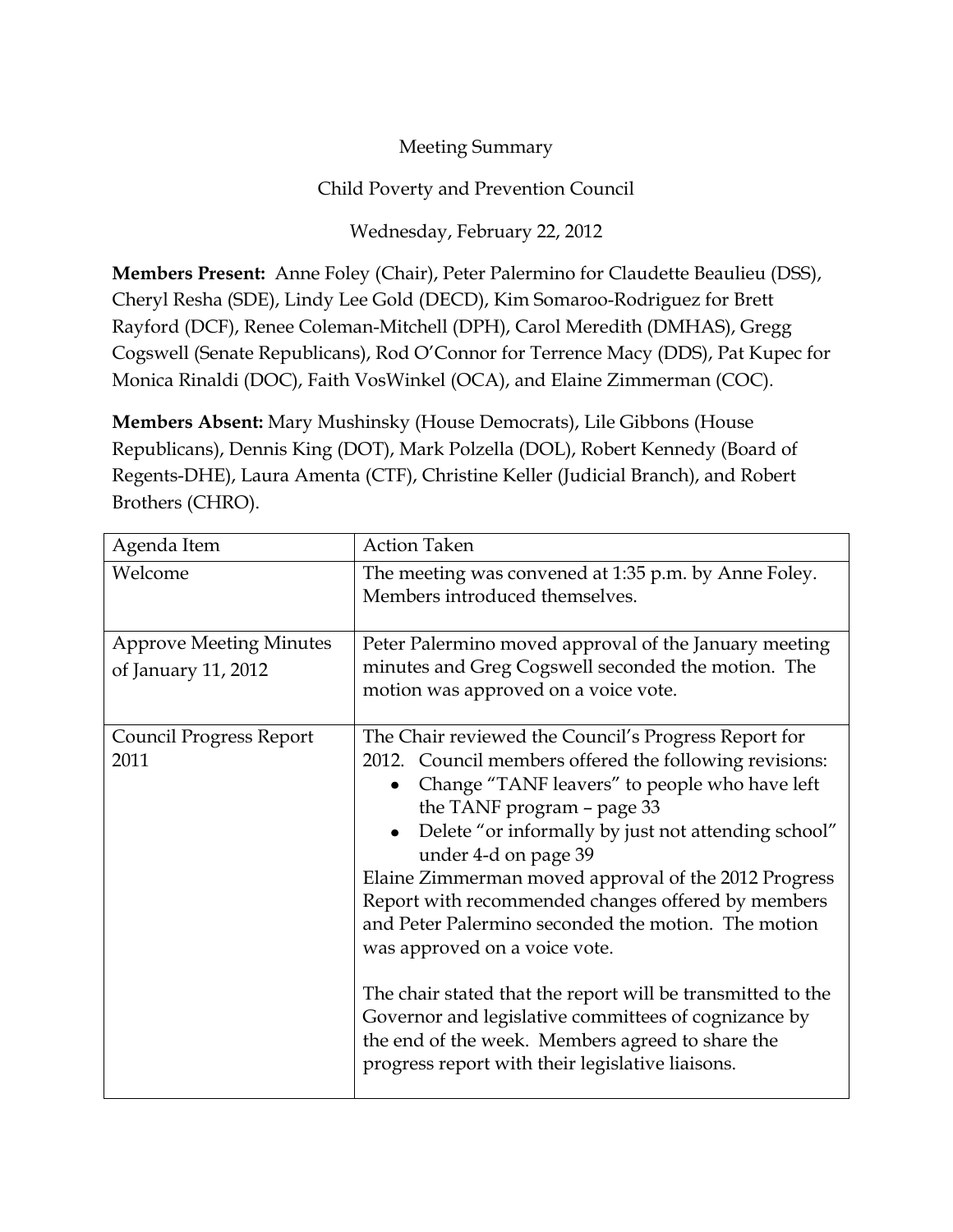| Children in Recession                                                        | Elaine Zimmerman reported on the Children in Recession                                                                                                                                                                                                                                                                                                                                                                                                              |
|------------------------------------------------------------------------------|---------------------------------------------------------------------------------------------------------------------------------------------------------------------------------------------------------------------------------------------------------------------------------------------------------------------------------------------------------------------------------------------------------------------------------------------------------------------|
| Subcommittee Update                                                          | subcommittee recommendations to bridge the mandates<br>of P.A. 10-133 with the work of the Child Poverty and<br>Prevention Council. The subcommittee and the Children<br>in the Recession Task Force worked together to address<br>the subcommittee recommendations. Recommendations<br>for consideration include:                                                                                                                                                  |
|                                                                              | Council meetings should include a presentation<br>$\bullet$<br>by one agency and its actions and policies related<br>to a specific topic in Public Act 10-133.                                                                                                                                                                                                                                                                                                      |
|                                                                              | Community partners and other stakeholders<br>$\bullet$<br>should periodically participate in discussions to<br>provide input on the implementation of the public<br>act.                                                                                                                                                                                                                                                                                            |
|                                                                              | Lindy Gold moved approval of the Children in Recession<br>Subcommittee recommendations and Cheryl Resha<br>seconded the motion. The motion was approved on a<br>voice vote.                                                                                                                                                                                                                                                                                         |
| <b>Next Steps</b><br>Process to Develop Long-<br><b>Term Recommendations</b> | Council members discussed different processes to<br>develop its long-term recommendations. Proposed<br>processes include:                                                                                                                                                                                                                                                                                                                                           |
|                                                                              | Engage outside experts to offer recommendations.<br>Discussions and decision making to take place at<br>council meeting(s).                                                                                                                                                                                                                                                                                                                                         |
|                                                                              | Create subcommittees with participation from<br>advocacy groups to assist in the development of<br>the council's long-term recommendations.                                                                                                                                                                                                                                                                                                                         |
|                                                                              | In light of limited staff resources and time constraints of<br>members, all agreed to accept the first recommendation<br>which is to engage outside experts in the development of<br>the Council's long-term recommendations. Members<br>stressed the importance of building on the results and<br>recommendations of the economic modeling project. It<br>was also suggested that the chair provide a review of the<br>Urban Institute's Economic Modeling Report. |
| Governor's Budget<br>Recommendations                                         | The chair encouraged members to review, support and<br>testify on any proposed bills relating to the work of the<br>council. The chair will attempt to track and report to                                                                                                                                                                                                                                                                                          |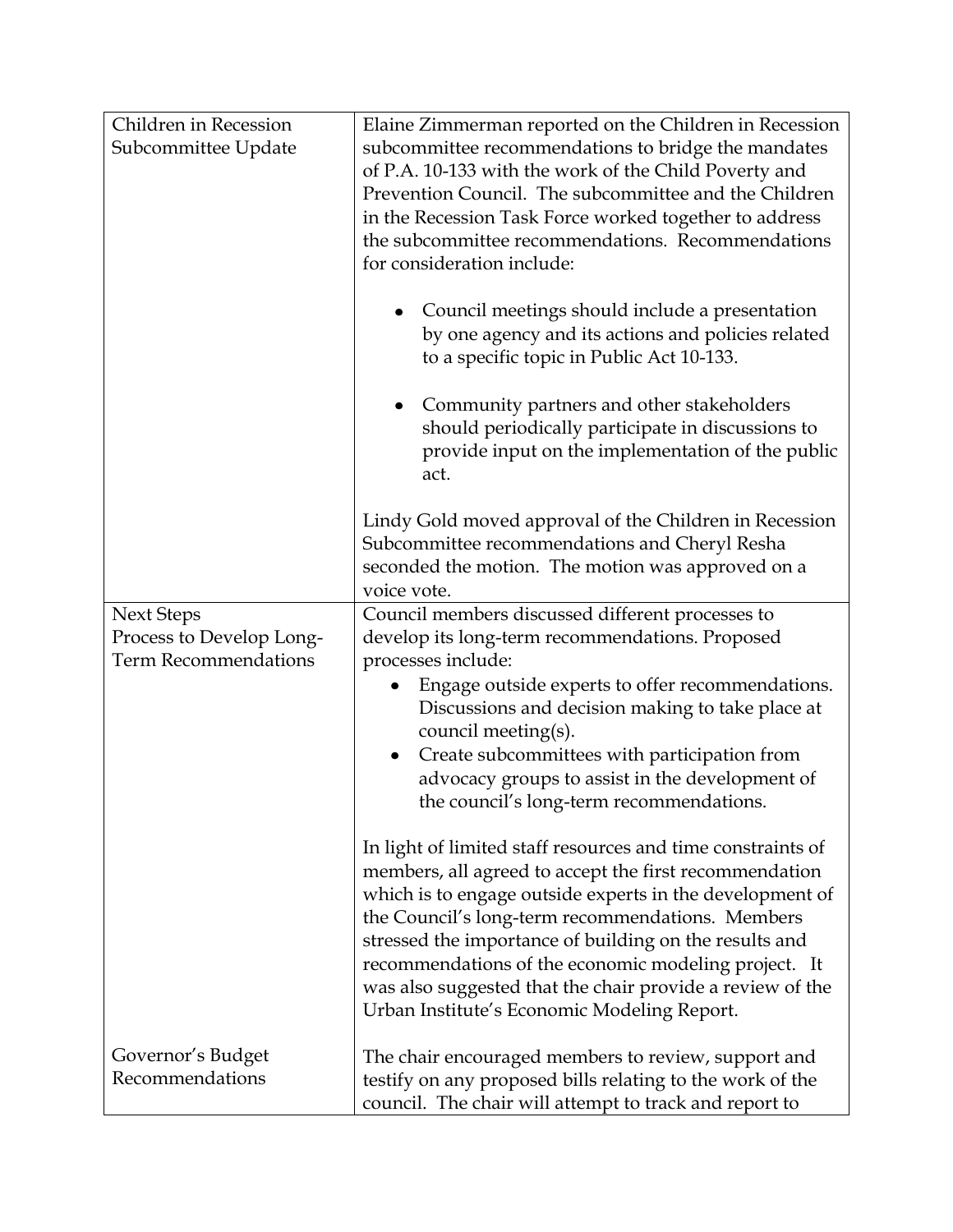|              | members through e-mail on relevant proposed<br>legislation.                                               |
|--------------|-----------------------------------------------------------------------------------------------------------|
| Next Meeting | The next meeting of the Child Poverty and Prevention<br>Council will be on Wednesday, May 16 at 1:30 p.m. |
| Adjournment  | The meeting was adjourned at 3:05 p.m.                                                                    |